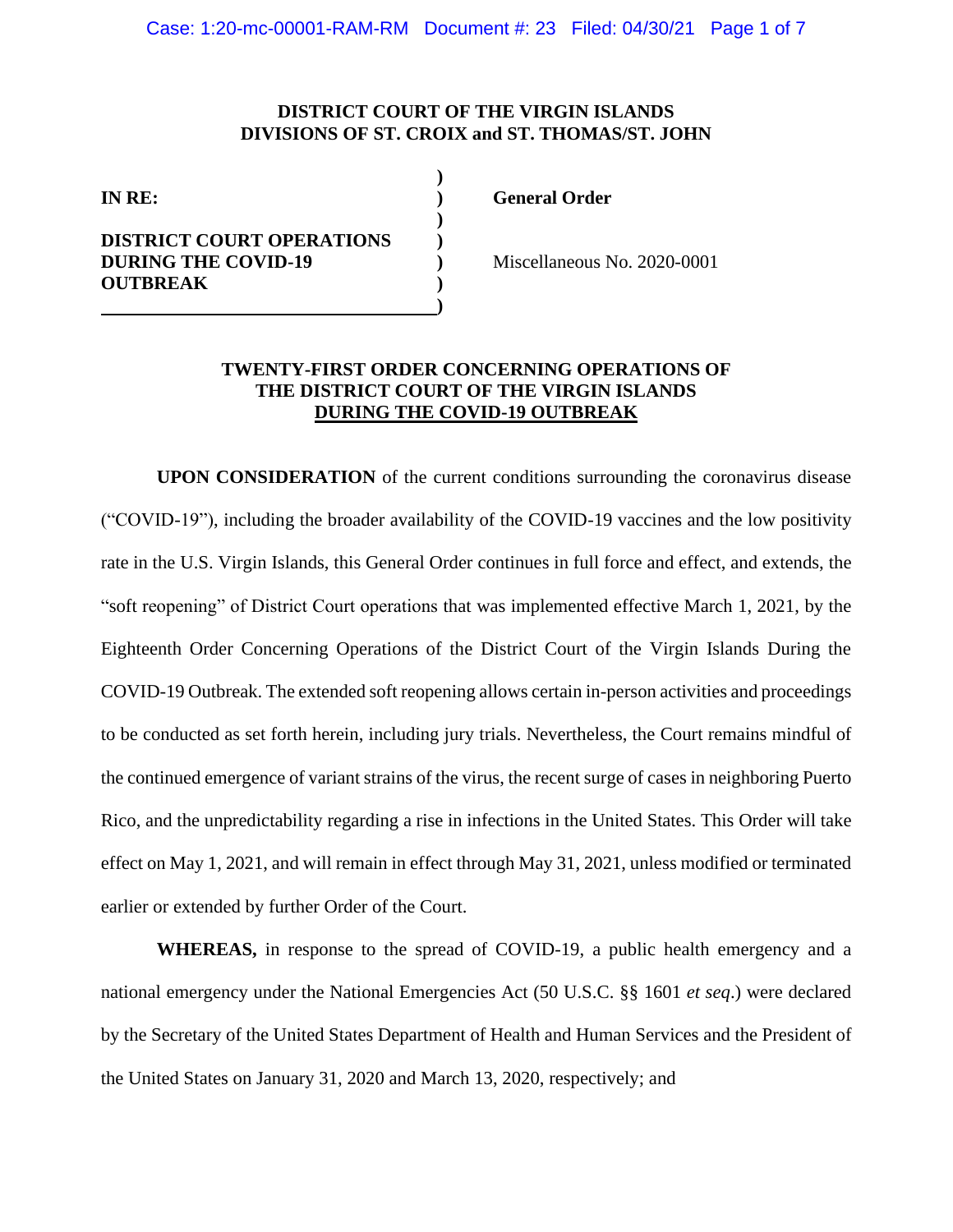#### Case: 1:20-mc-00001-RAM-RM Document #: 23 Filed: 04/30/21 Page 2 of 7

**WHEREAS**, on February 24, 2021, the President of the United States issued an Order continuing the national emergency declared in connection with the COVID-19 pandemic, and on April 15, 2021, the Secretary of Health and Human Services renewed the declaration that a public health emergency continues to exist nationwide; and

**WHEREAS,** the Centers for Disease Control and Prevention ("CDC") and other public health authorities have advised public and private agencies to take necessary and appropriate precautions to reduce exposure to COVID-19 and slow the spread of the disease; and

**WHEREAS,** in response to the spread of COVID-19, the Governor of the Virgin Islands declared a State of Emergency on March 13, 2020, which has been extended on multiple occasions and continues in effect until rescinded or superseded by Executive Order; and

**WHEREAS,** in Executive Orders, Supplements thereto, and public announcements issued from March 2020 to the present, the Governor of the Virgin Islands directed and urged various precautionary and preventive actions, designed to respond to, mitigate, and avoid the further spread of COVID-19, while at the same time altering the nature and level of restrictions imposed based on an assessment of the circumstances presented by the COVID-19 pandemic; and

**WHEREAS,** the Governor's most recent Executive Order issued on March 1, 2021, keeps in place most of the guidance and directives contained in his January 27, 2021 Order as to the activities that are restricted and those that are permitted during the current "Safer-at-Home Phase," including *inter alia*, the continued closure of child care facilities and public school campuses; and

**WHEREAS,** in light of the serious public health concerns that COVID-19 presents, the District Court of the Virgin Islands entered General Orders concerning the operations of the Court on March 17, 2020, March 20, 2020, April 9, 2020, April 16, 2020, April 30, 2020, May 12, 2020, June 12, 2020, July 8, 2020, July 14, 2020, August 31, 2020, September 30, 2020, October 6, 2020, October 31, 2020, November 30, 2020, December 12, 2020, January 4, 2021, January 15, 2021, February 12,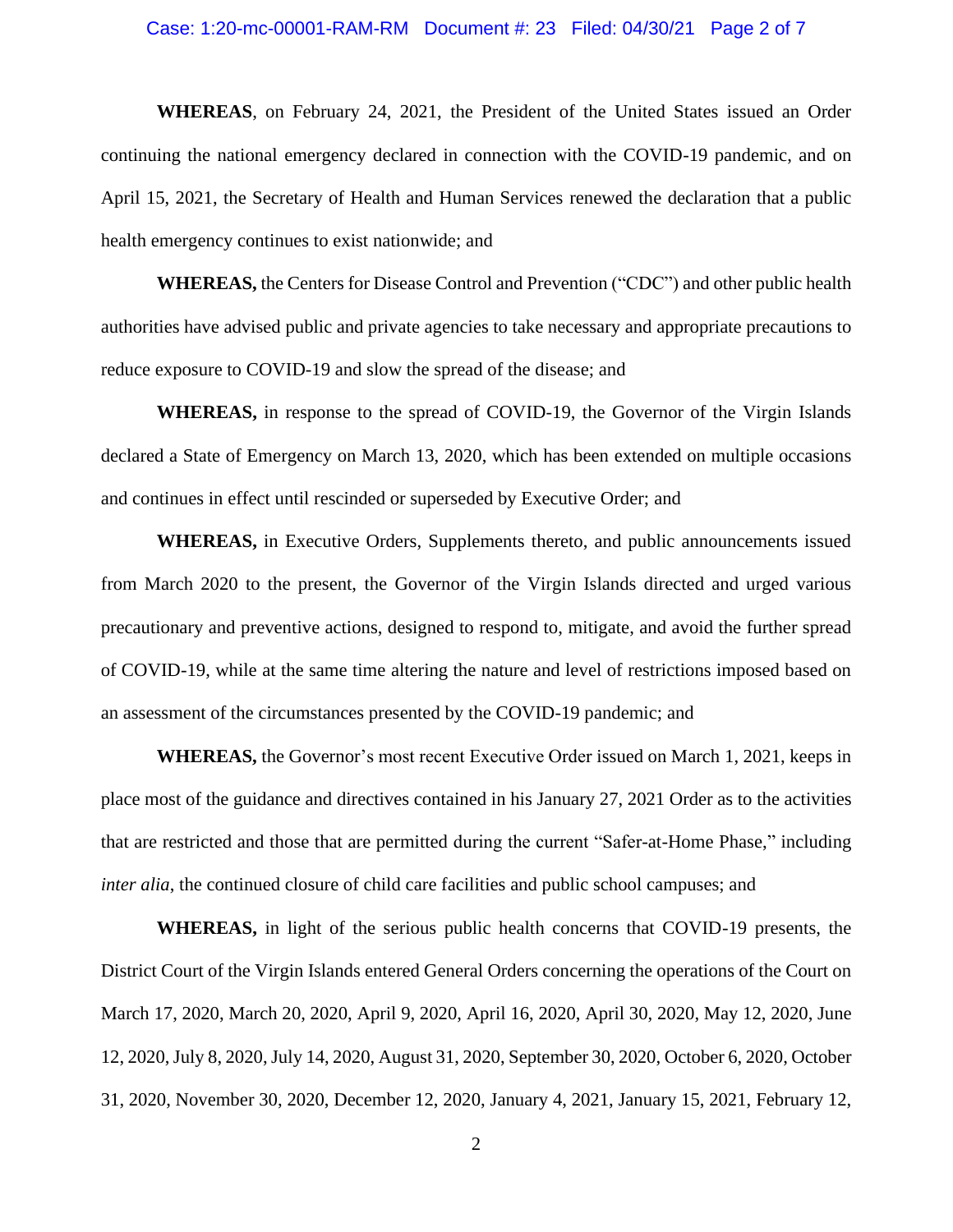#### Case: 1:20-mc-00001-RAM-RM Document #: 23 Filed: 04/30/21 Page 3 of 7

2021, March 31, 2021, and April 4, 2021, designed to allow the Court to continue to effectively perform its mission of fairly and impartially administering justice, while at the same time doing so in a manner consistent with the adoption of precautionary and preventive measures aimed at reducing exposure to COVID-19 and slowing the spread of the disease; and

**WHEREAS,** in its various General Orders, the Court has recognized—and continues to recognize—that the continuing danger and threat to public health and safety that COVID-19 poses and the unpredictability and uncertainty of the COVID-19 impact in the Territory at any given time require, *inter alia*, the continued monitoring of the COVID-19 climate in the Virgin Islands and the continental United States; the continued implementation of precautionary and preventive measures aimed at addressing the exigencies of the circumstances presented; and the flexibility to adjust the Court's operations in light of the COVID-19 situation in the Territory, the capacity of the Court, and the needs of particular matters before the Court; and

**WHEREAS,** based on the Court's continued monitoring of the COVID-19 climate in the Virgin Islands, the Court has adjusted its operations during the course of the COVID-19 pandemic as the circumstances warranted; and

**WHEREAS,** the most recent trend in the number of persons testing positive for COVID-19 in the Virgin Islands and the corresponding positivity rates, as reported by the Virgin Islands Department of Health, reveals that in the month of April, 188 new positive test results were recorded out of 17,407 tests administered, corresponding to a positivity rate of 1.08%; further, in the past two weeks, 88 new positive test results were recorded out of 8,470 tests administered, corresponding to a positivity rate of  $1.04\%$ ;<sup>1</sup> and

<sup>&</sup>lt;sup>1</sup> In comparison, when the Court implemented a soft reopening in October 2020, and instituted an incremental resumption of jury trials in November 2020, the positivity rate for the month of October was 1.46%.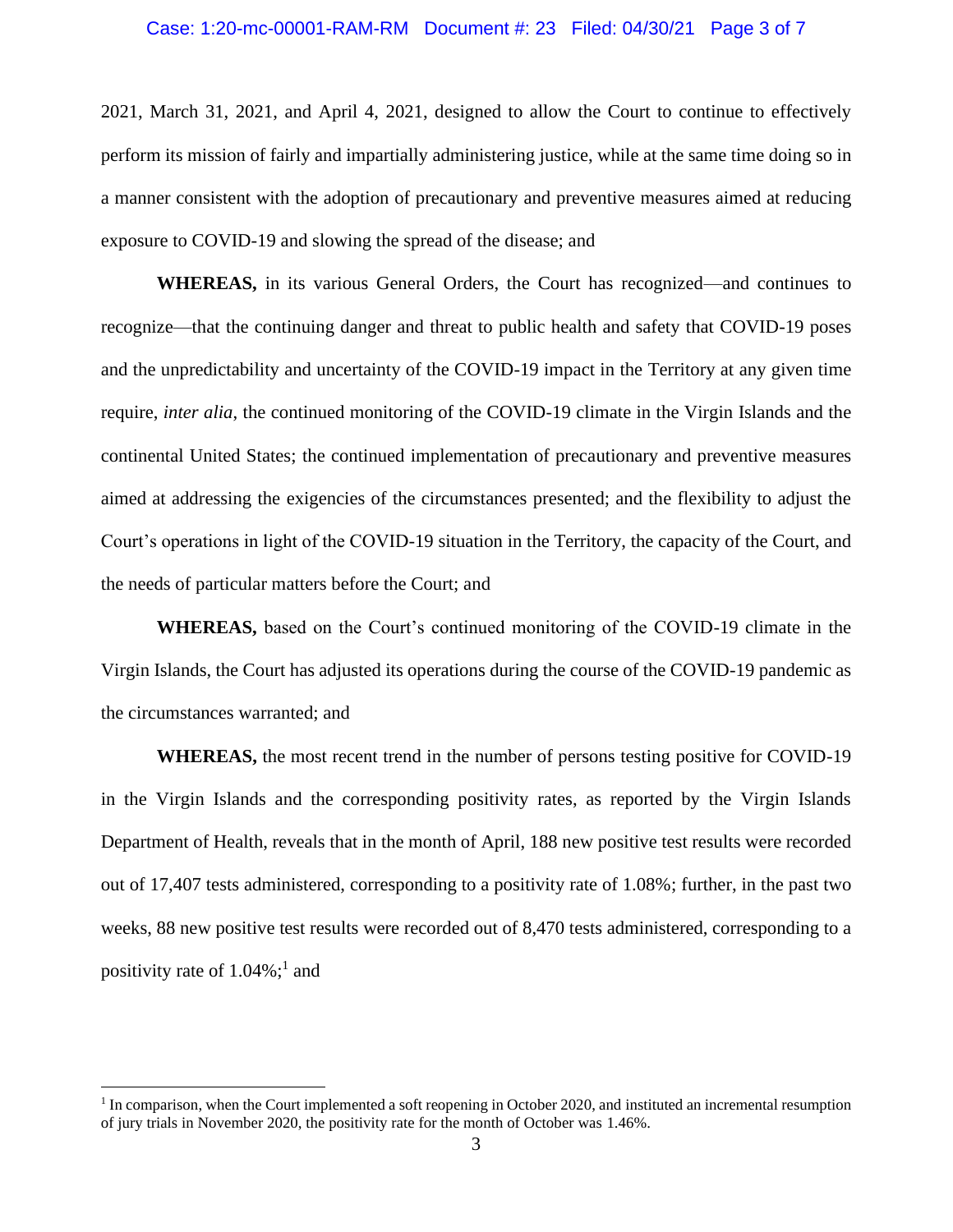#### Case: 1:20-mc-00001-RAM-RM Document #: 23 Filed: 04/30/21 Page 4 of 7

**WHEREAS,** based on these trends, the Court concludes that its "soft reopening" with the established protocols can be maintained and extended to include jury trials; and

**WHEREAS,** notwithstanding the increased optimism for further relaxation of restrictions presented by the availability of vaccines and the relatively low positivity rates in the Virgin Islands, the Court concludes that there remains a continuing danger and threat to public health and safety from COVID-19 in light of the new variant strains of the virus that are widely reported to be even more easily transmissible than the earlier variant strains; the detection of five such variant strains in nearby Puerto Rico; and the uncertainty regarding the potential for a rise in infections; and

**WHEREAS,** the Court recognizes that jury selection in the District of the Virgin Islands frequently involves large jury venire pools, which often consist of individuals in—or caring for those in—the age categories identified by the CDC as being especially at risk; individuals who are otherwise at enhanced health risks for other recognized reasons; and parents or guardians of school age children who remain involved in at-home virtual learning, thus increasing the likelihood of the unavailability of a significant number of potential jurors and the challenges of convening a representative jury venire; and

**WHEREAS,** in view of the foregoing, the District Court deems it appropriate to continue the implementation of a "soft reopening" of Court operations, including an additional step toward resumption of full Court operations that includes an incremental resumption of jury trials; and

**NOW, THEREFORE,** in order to continue to promote public health and safety, and the health and safety of Court personnel and those with whom they interact in conducting the business of the Court, counsel, litigants, other case participants, jurors, persons with other business at the courthouse, and the general public, and consistent with the accomplishment of the Court's mission, it is hereby **ORDERED** as follows:

4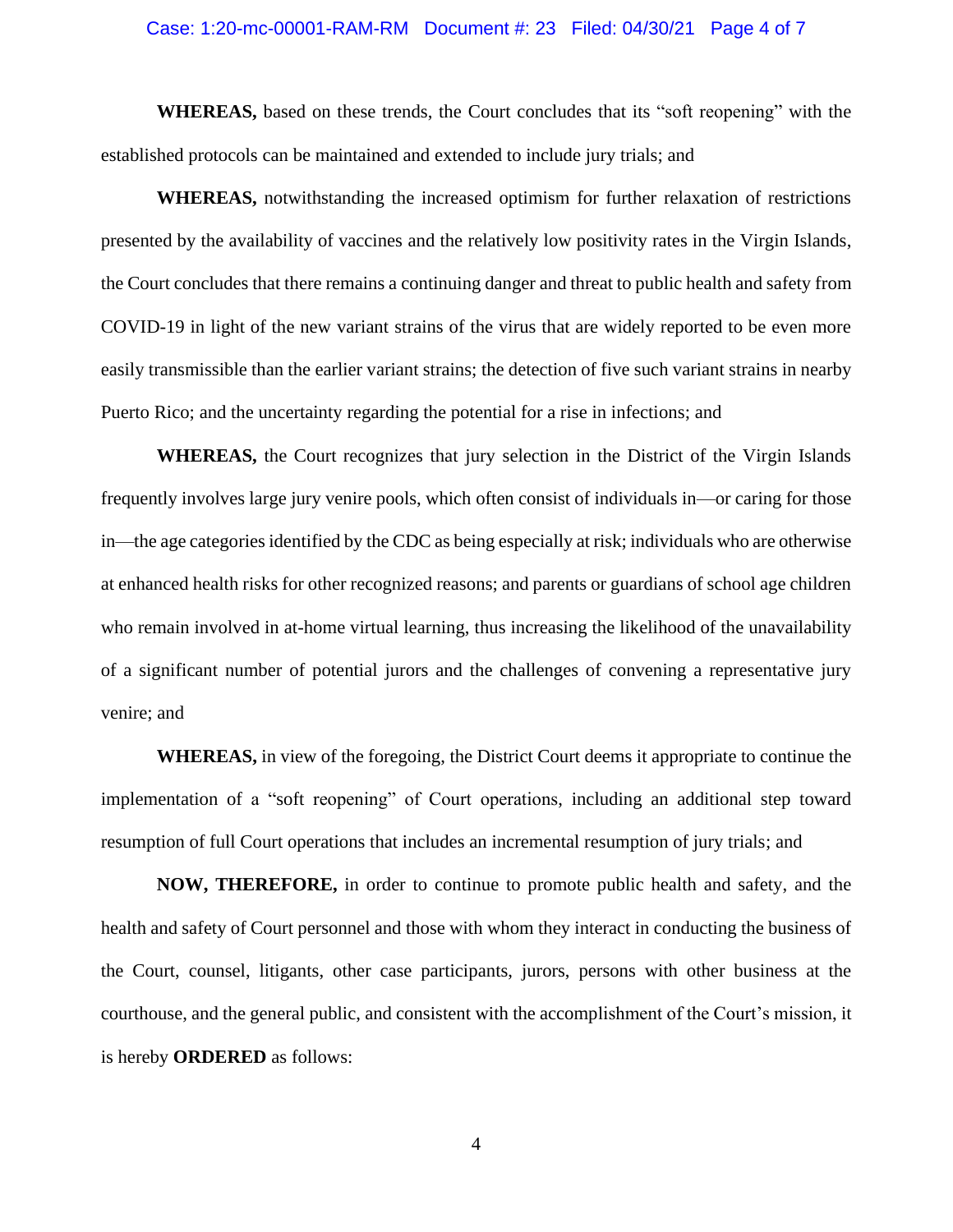## Case: 1:20-mc-00001-RAM-RM Document #: 23 Filed: 04/30/21 Page 5 of 7

1. The District Court of the Virgin Islands will remain open for official business in both the St. Croix and the St. Thomas/St. John Divisions of the Court, subject to the conditions set forth in this Order.

2. The District Court shall continue the implementation of the "soft reopening" of Court operations that was initiated on February 17, 2021, which permits the following:

a. Grand jury proceedings, provided that quorums can be established;

b. In-person court proceedings for any matters that do not involve large numbers of persons in the courtroom, with proceedings that qualify for this exception to the limitation on in-person proceedings to be determined in the sole discretion of the presiding judge;

c. Central Violations Bureau proceedings;

d. Clerk's Office counter services, except that payments in cash will not be accepted. Payments may be made by personal check, credit and debit cards, money order, or certified bank check, except that criminal debts cannot be paid by personal check or credit and debit cards.

The "soft reopening" of Court operations is also extended to include the incremental resumption of civil and criminal jury trials before any judge or magistrate judge in either Division of the Court, as determined and scheduled by the presiding judge. The Court may issue further General Orders concerning the incremental resumption of jury trials as may be deemed necessary and appropriate. All jury trials to be conducted pursuant to this Order will be determined and scheduled by further Order of the assigned judicial officer.

3. All deadlines set by Federal or Local Rules or Court Orders, including, but not limited to, scheduling orders in all civil and criminal cases, remain in effect unless modified by further General Order of the Court or by Order of the assigned judicial officer.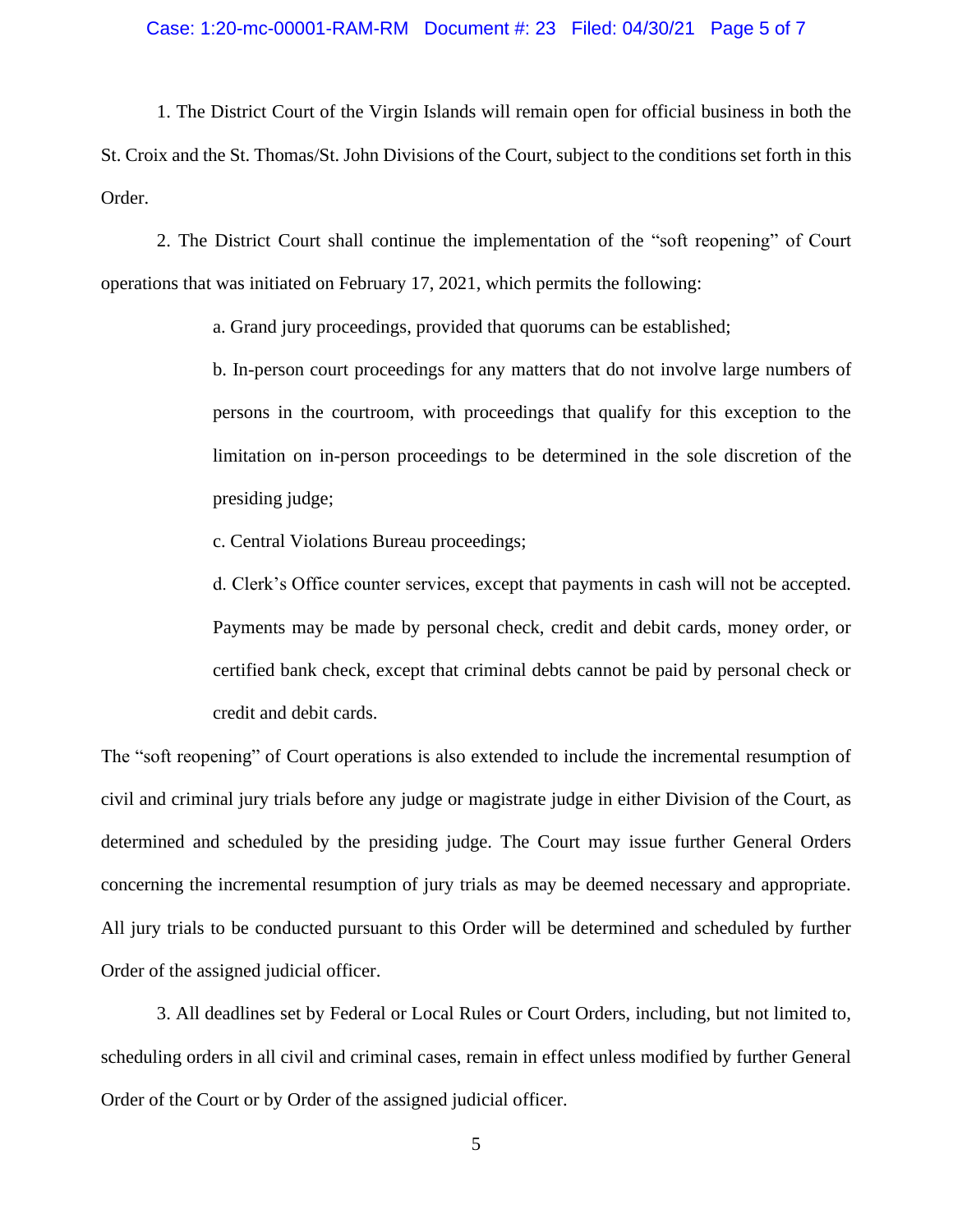### Case: 1:20-mc-00001-RAM-RM Document #: 23 Filed: 04/30/21 Page 6 of 7

4. Except as otherwise stated herein or inconsistent with the "soft reopening" provisions set forth above, the First, Second, Fourth, Sixth, Seventh, Ninth, Tenth, Eleventh, Thirteenth, Fourteenth, Fifteenth, Seventeenth, Eighteenth, and Nineteenth Orders Concerning Operations of the District Court of the Virgin Islands During the COVID-19 Outbreak, which are set to expire on May 1, 2021, shall be extended and continue in full force and effect through May 31, 2021.

5. With regard to criminal matters, the time period of May 1, 2021, through May 31, 2021, shall be "excluded time" under the Speedy Trial Act for purposes of determining when an information or indictment must be filed or when a trial must commence pursuant to 18 U.S.C. § 3161(h)(7)(A), because the Court specifically finds that the ends of justice served by taking such action materially outweigh the best interests of the public and any defendant in a speedy trial and speedy indictment in view of the serious public health impact of COVID-19 and the resulting need for an incremental, stepby-step approach to the resumption of jury trials as discussed above. Such exclusion is necessary as to any cases scheduled for trial during the May 1, 2021 through May 31, 2021 period in order to assure that there is a full, unhindered, continuously serving jury venire and seated jury in every case, which is central to the sound administration of justice. Such exclusion of time is also necessary in cases that are set for trial outside of the May 1, 2021 through May 31, 2021 time period, as well as cases that are not yet set for trial, in order to address the reasonably anticipated difficulties in defense counsel communicating or visiting with clients; the difficulties that the parties are likely to face in undertaking all of the tasks necessary to fully prepare for trial; and the inherent delay in the scheduling of further trials as a consequence of the exclusion periods in the Court's COVID-19 General Orders. Further, such exclusion of time is necessary in the grand jury context, notwithstanding permission to resume grand jury proceedings, due to the uncertainty surrounding the ability of the grand juries to form a quorum. The Court may by further Order extend the period of exclusion as circumstances warrant, and the assigned judicial officer may by Order also do so as to any specific proceeding.